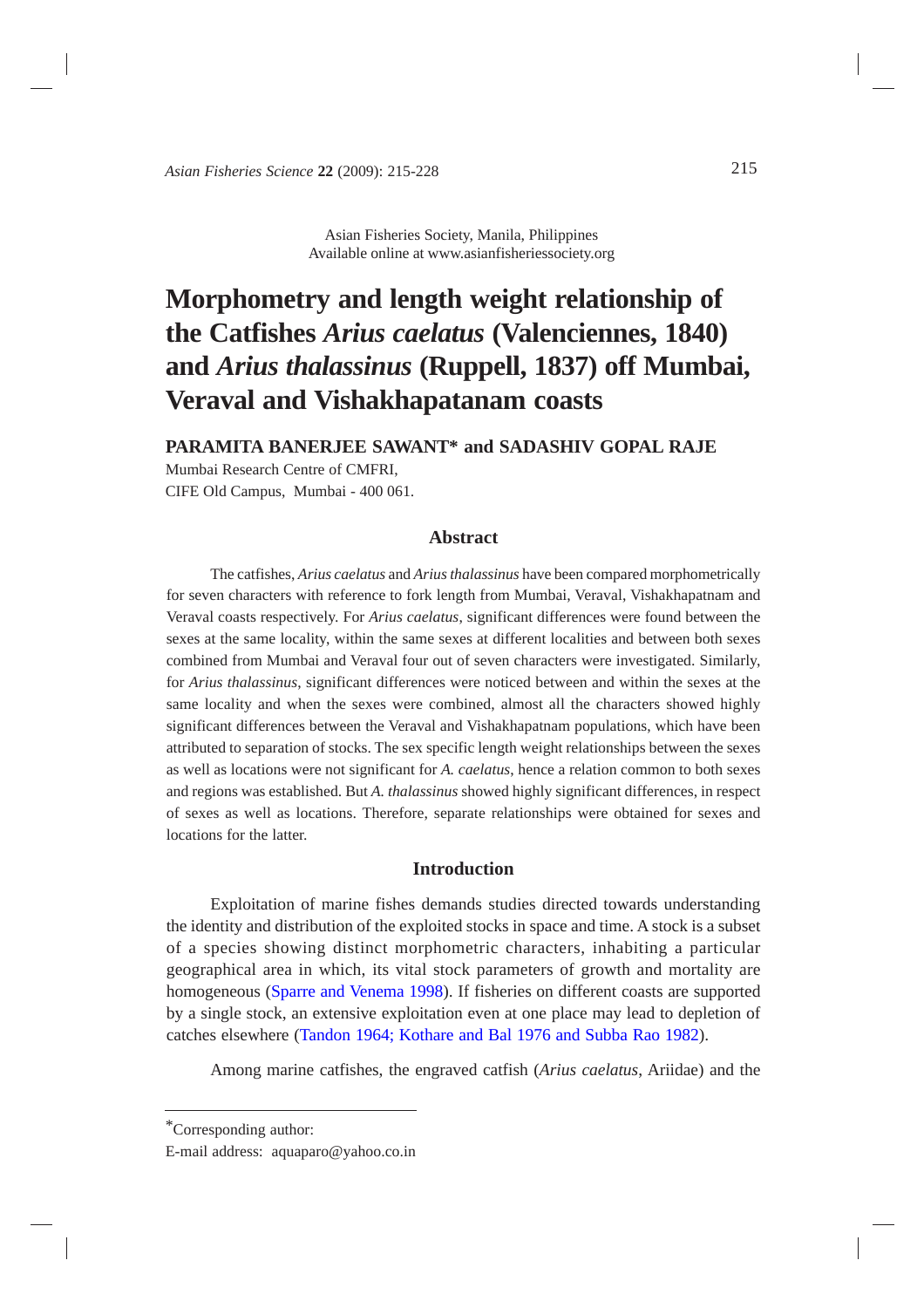giant catfish (*Arius thalassinus,* Ariidae) are the two major species from the west and east coasts of India. Growth, mortality, recruitment and maximum sustainable yield of the engraved catfish has been studied by [Chakraborty et al](#page-12-0)*.* (1997) from Maharashtra. Available information on its biology is mainly due to the work of [Sekharan and Mojumdar](#page-12-0) [\(1973\)](#page-12-0) from Vishakhapatanam, [Menon \(1984\)](#page-12-0) and [Menon and Muthiah \(1987\)](#page-12-0) from Mandapam and [Raje \(2006\)](#page-12-0) from Mumbai. The giant catfish occupies a prominent position in the catfish fishery in the east coast, where it constitutes 38.2% of the catfish catch [\(Sekharan 1968\)](#page-12-0). Some aspects of the biology of the species with respect to food habits and length weight relationship have been worked out by [Mojumder \(1969, 1971\).](#page-12-0) The distribution and abundance of this catfish along the Andhra-Orissa coast have been studied by [Sekharan \(1968, 1973\).](#page-12-0) There have been relatively few studies in the seas around India, and in fact, tropical waters, directed toward identification of exploited stocks of catfishes [Dutt and Rao \(1981\).](#page-12-0) Detailed raciation studies on populations of catfishes, especially for the engraved and giant catfish are scarce. Therefore, the present paper attempts to compare morphometrically, seven characters with reference to fork length from Mumbai, Veraval, Vishakhapatnam and Veraval coasts respectively for the above two species of catfish. Length weight relationship was also established for the two species from the four locations.

# **Materials and Methods**

The material for this investigation was collected during 1985-99 from two regions separately for *A. caelatus and A. thalassinus.* For *A. caelatus*, 134 specimens (77 males, 57 females) were collected from New Ferry Wharf and Versova landing centres of Mumbai from April 1989 to June 1999 and from Veraval from July 1985 to December 1986. For *A. thalassinus*, 361 specimens (251 males, 110 females) were collected from trawl catches of the Fishery and the Oceanographic Research Vessel, Sagar Sampada (Department Of Ocean Development), during cruise no. 58 on 8 February 1989, at 62 meters depth, 19.19º N, 85.15º E, off Vishakhapatnam, on the east coast and from the commercial trawl at Veraval on the west coast between April 1985 and February 1987.

#### *Morphometric studies*

Fresh specimens were measured for morphometric characters to the nearest millimeter using a divider and a measuring board. Eight morphometric characters were studied following [Apparao \(1966\)](#page-12-0) and [Dwivedi and Menezes \(1974\).](#page-12-0) The significance of the difference between regressions of each morphometric character on fork length was considered at 5% and 1% probability level:

1. Total length (TL): Distance from the tip of the snout to the tip of longest caudal ray of the upper lobe when the upper lobe is laid back parallel to the scale.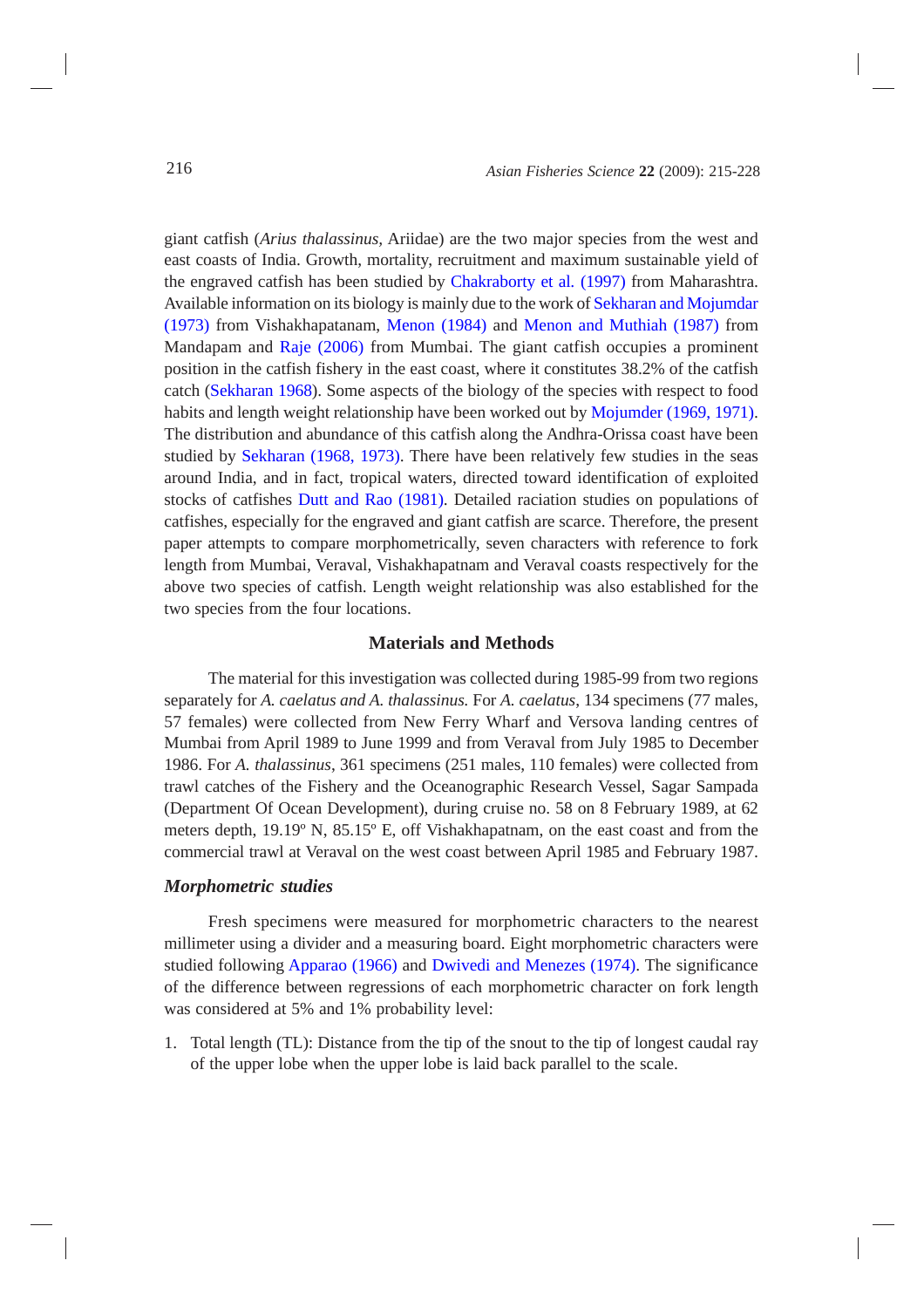- 2. Standard length (SL): Distance from the tip of the snout to the end of the vertebral column (structural base of caudal rays).
- 3. Fork length (FL): Distance from the tip of the snout to the end of the middle ray of the caudal fork.
- 4. Length of head (HL): Distance from the tip of the snout to the outer edge of the operculum.
- 5. Height (depth) of Body (BD): Depth of the fish taken at the origin of dorsal fin.
- 6. Snout to origin of first dorsal fin (S-1d): Distance from the tip of the snout to the origin of the first dorsal fin.
- 7. Snout to origin of adipose dorsal fin (S-Ad): Distance from the tip of the snout to the origin of the adipose fin.
- 8. Snout to origin of anal fin (S-A): Distance from the tip of the snout to the origin of the anal fin.

The range, mode, standard deviations, mean, coefficient of correlation (r) were calculated and the relationships were analysed using a standard linear regression expression:  $Y = a + bX$ , where 'Y' is the dependent variable, 'X' is the independent variable (fork length), 'a' is the constant (Y intercept) and 'b' (slope) is the regression coefficient, were fitted for all the variables for different localities. The goodness of fit of the relationship between the variables was derived from the coefficient of correlation. Regressions of different morphometric characters were compared for sexes and localities by the analysis of covariance [\(Snedecor and Cochran 1967](#page-12-0)).

## *Length-weight relationship*

For length-weight relationship, the total length was measured to the nearest millimeter from the tip of the snout to the tip of the longest caudal fin ray of the lower lobe and then weighed to the nearest gram. The allometric relationship between length (L) and weight (W) was calculated by the formula:

$$
W = a L^b
$$

where,  $W =$  weight of an individual fish in gram ;  $L =$  Length of an individual fish in millimeter ; a and b are constants.

The data of total length and weight were analyzed by the least square method using the equation of Le Cren (1951) given as : Log W = Log  $a + b$  Log L

where a and b are constants estimated by linear regression of the log transformed variates. Length weight relationship was determined separately, for both sexes of *A. caelatus* and *A. thalassinus* from their respective locations and pooled.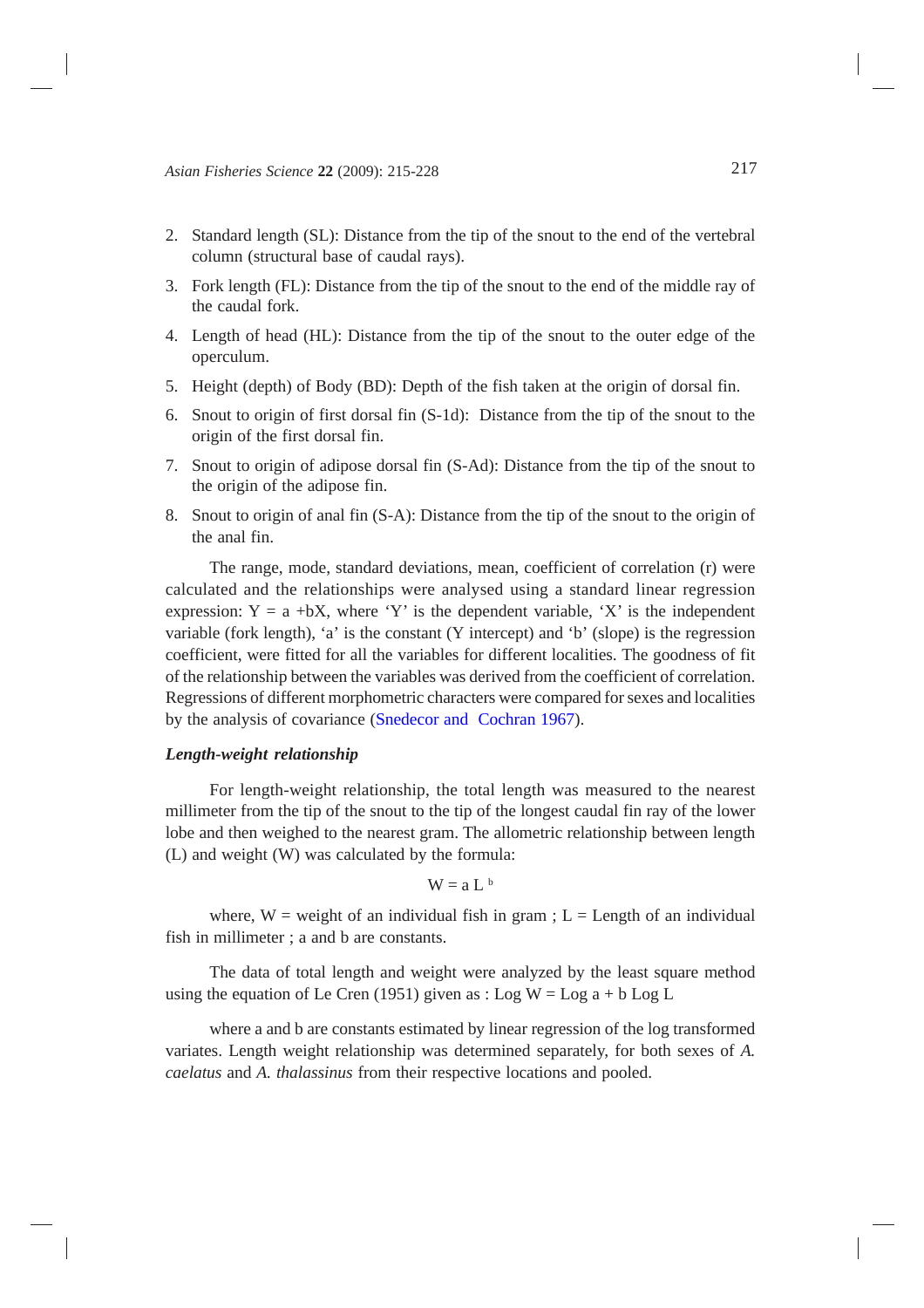# **Results**

The size range of size of *A. caelatus* from Mumbai and Veraval and *A. thalassinus* from Vishakhapatnam and Veraval varied between 178-452 mm and 115-590 mm in fork length and 174-554 mm and 132-710 mm in total length, respectively. All the morphometric relations between the variables were linear over the range of the fork length. The coefficients of correlation (r) for various characters ranged from 0.81-0.99 for *A. caelatus* and 0.88-0.99 for *A. thalassinus,* indicating a very high degree of interdependence of the characters. ( Tables 1-4).

Table 1: Regression values of various morphometric characteristics (y) as a function of fork length (x) of *A. caelatus* from Mumbai

| Morphometric characters | Intercept (a) | Slope $(b)$ | Correlation (r) |  |
|-------------------------|---------------|-------------|-----------------|--|
| FL & TL                 |               |             |                 |  |
| Male                    | 8.2083        | 1.109513    | 0.977678        |  |
| Female                  | 13.07578      | 1.09469     | 0.978673        |  |
| FL & SL                 |               |             |                 |  |
| Male                    | $-10.9151$    | 0.982337    | 0.988857        |  |
| Female                  | $-19.4958$    | 1.003353    | 0.97862         |  |
| FL & BD                 |               |             |                 |  |
| Male                    | $-19.925$     | 0.272899    | 0.806165        |  |
| Female                  | $-17.1561$    | 0.25319     | 0.882227        |  |
| $FL &$ 1st dorsal       |               |             |                 |  |
| Male                    | $-12.3523$    | 0.385367    | 0.942606        |  |
| Female                  | $-0.62165$    | 0.339279    | 0.960095        |  |
| FL & S-Adip dorsal      |               |             |                 |  |
| Male                    | $-21.5331$    | 0.767823    | 0.871074        |  |
| Female                  | 10.91339      | 0.66564     | 0.942651        |  |
| $FL & S- Anal$          |               |             |                 |  |
| Male                    | $-11.2009$    | 0.683861    | 0.918949        |  |
| Female                  | $-11.5383$    | 0.68985     | 0.938036        |  |
| FL & HL                 |               |             |                 |  |
| Male                    | $-0.26881$    | 0.265502    | 0.812885        |  |
| Female                  | $-8.79604$    | 0.289389    | 0.932211        |  |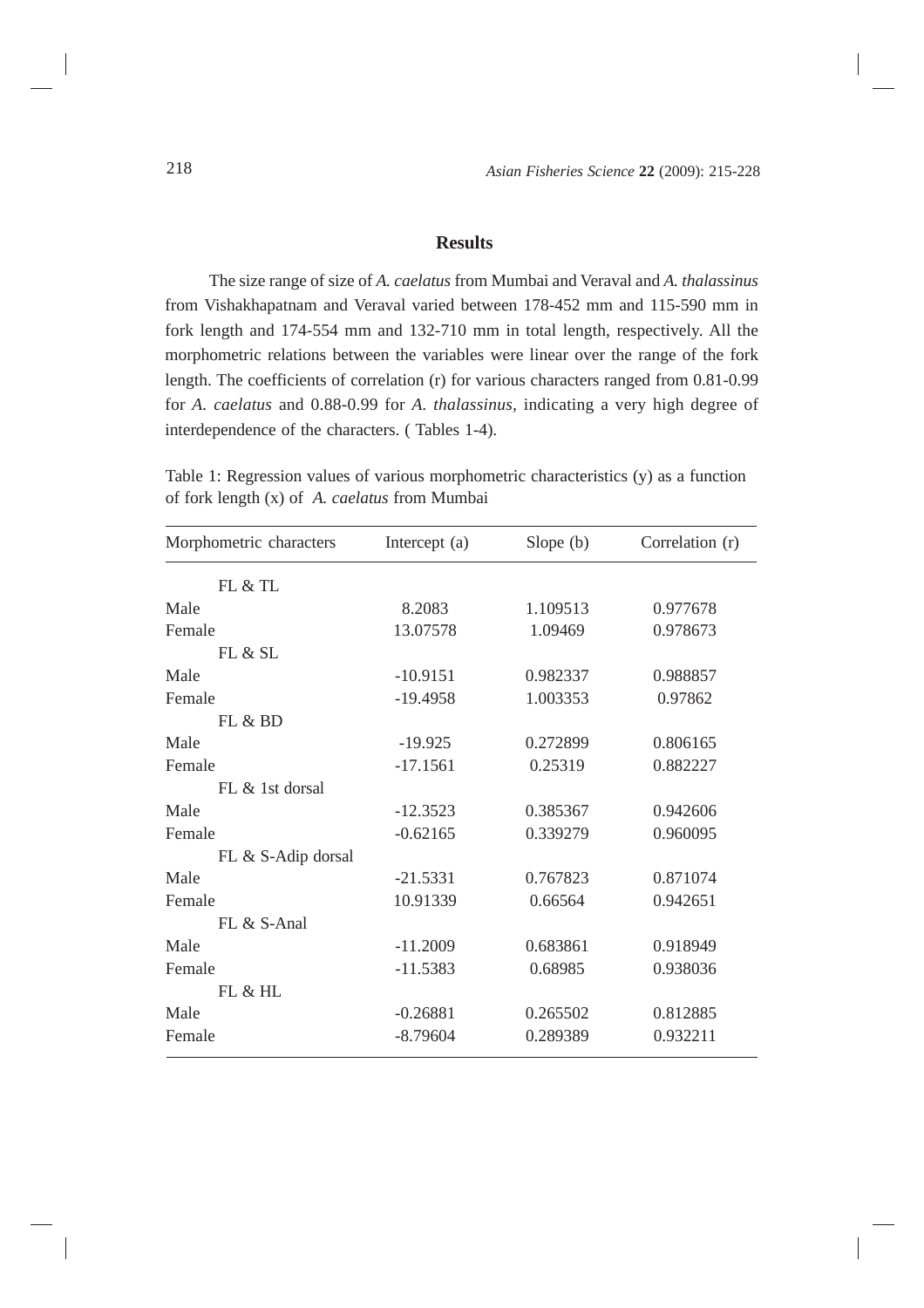| Morphometric characters | Intercept (a) | Slope (b) | Correlation (r) |
|-------------------------|---------------|-----------|-----------------|
| FL & TL                 |               |           |                 |
| Male                    | 6.562608      | 1.102372  | 0.941647        |
| Female                  | $-0.37537$    | 1.139796  | 0.973332        |
| FL & SL                 |               |           |                 |
| Male                    | 6.482913      | 0.903227  | 0.868033        |
| Female                  | 17.54399      | 0.855847  | 0.92522         |
| FL & BD                 |               |           |                 |
| Male                    | $-6.60956$    | 0.221469  | 0.840381        |
| Female                  | $-3.66639$    | 0.206615  | 0.846028        |
| $FL &$ 1st dorsal       |               |           |                 |
| Male                    | $-8.47654$    | 0.376606  | 0.975859        |
| Female                  | $-11.1997$    | 0.376258  | 0.935183        |
| FL & S-Adip dorsal      |               |           |                 |
| Male                    | $-32.4529$    | 0.81961   | 0.932951        |
| Female                  | $-23.1351$    | 0.788239  | 0.969496        |
| FL & S-Anal             |               |           |                 |
| Male                    | $-27.834$     | 0.768391  | 0.971999        |
| Female                  | $-21.7392$    | 0.743953  | 0.953767        |
| FL & HL                 |               |           |                 |
| Male                    | $-16.4565$    | 0.330557  | 0.974607        |
| Female                  | $-11.6061$    | 0.295923  | 0.964467        |

Table 2 : Regression values of various morphometric characteristics (y) as a function of fork length (x) of *A. caelatus* from Veraval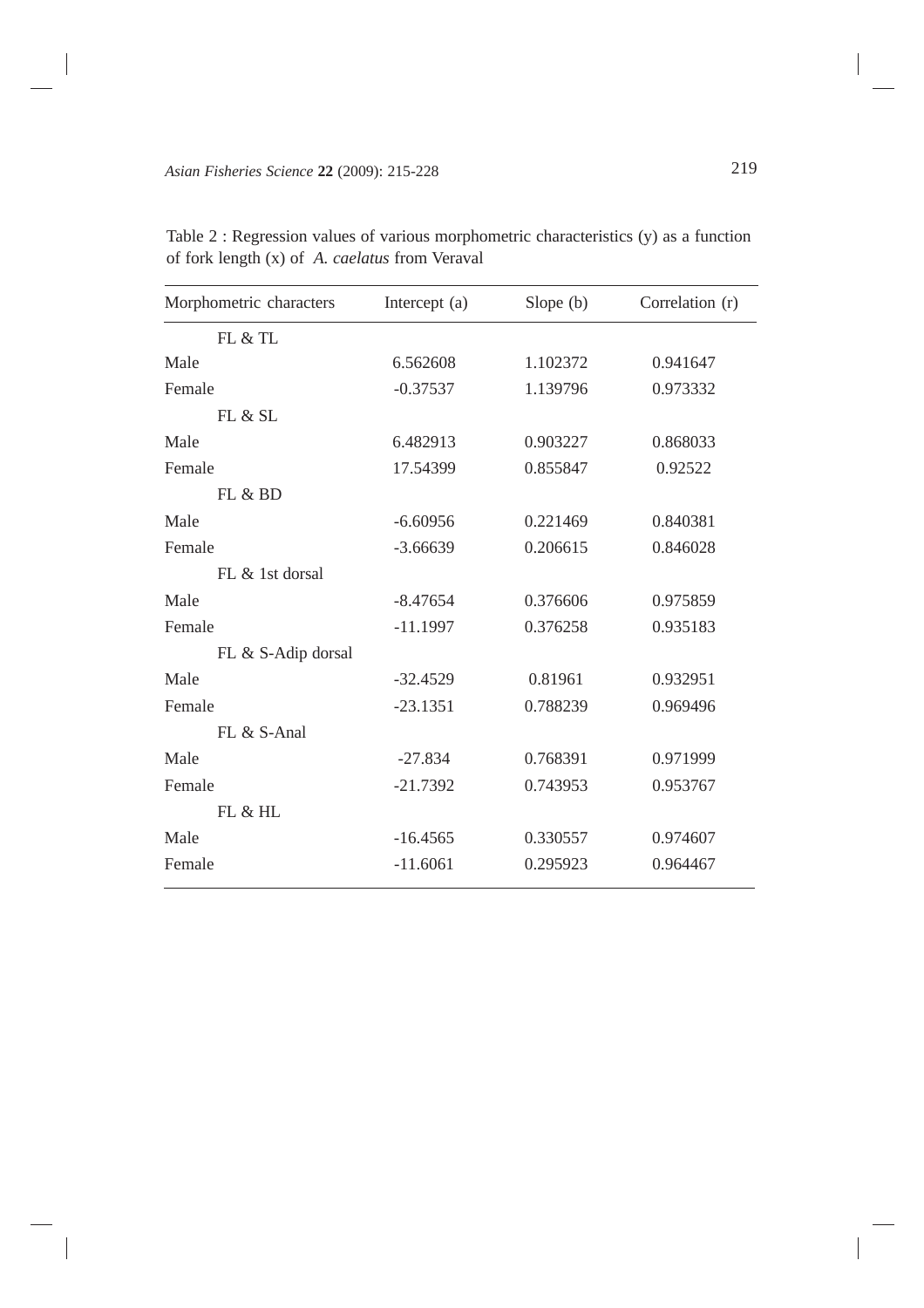|        | Morphometric characters        | Intercept (a) | Slope $(b)$ | Correlation (r) |
|--------|--------------------------------|---------------|-------------|-----------------|
|        | FL & TL                        |               |             |                 |
| Male   |                                | $-4.56954$    | 1.250326    | 0.963397        |
| Female |                                | 11.88504      | 1.197606    | 0.981805        |
|        | FL & SL                        |               |             |                 |
| Male   |                                | 1.497717      | 0.945999    | 0.949681        |
| Female |                                | 6.565891      | 0.938712    | 0.950292        |
|        | FL & BD                        |               |             |                 |
| Male   |                                | $-11.5918$    | 0.239528    | 0.898813        |
| Female |                                | $-17.5788$    | 0.257893    | 0.888101        |
|        | FL $\&$ 1 <sup>st</sup> dorsal |               |             |                 |
| Male   |                                | $-15.9724$    | 0.425619    | 0.96408         |
| Female |                                | $-8.4445$     | 0.395695    | 0.978681        |
|        | FL & S-Adip dorsal             |               |             |                 |
| Male   |                                | $-32.3179$    | 0.876748    | 0.909596        |
| Female |                                | $-8.66401$    | 0.808783    | 0.981355        |
|        | FL & S-Anal                    |               |             |                 |
| Male   |                                | $-14.3883$    | 0.328164    | 0.977816        |
| Female |                                | $-13.8145$    | 0.760384    | 0.97395         |
|        | FL & HL                        |               |             |                 |
| Male   |                                | $-14.3883$    | 0.328164    | 0.977816        |
| Female |                                | $-8.05964$    | 0.298917    | 0.964005        |

Table 3: Regression values of various morphometric characteristics (y) as a function of fork length (x) of *A. thalassinus* from Vishakhapatnam.

Table 4 : Regression values of various morphometric characteristics (y) as a function of fork length (x) of *A. caelatus* from Veraval

| Correlation (r) |
|-----------------|
|                 |
|                 |
| 0.941709        |
| 0.982941        |
|                 |
| 0.963449        |
| 0.994198        |
|                 |
| 0.775923        |
| 0.766897        |
|                 |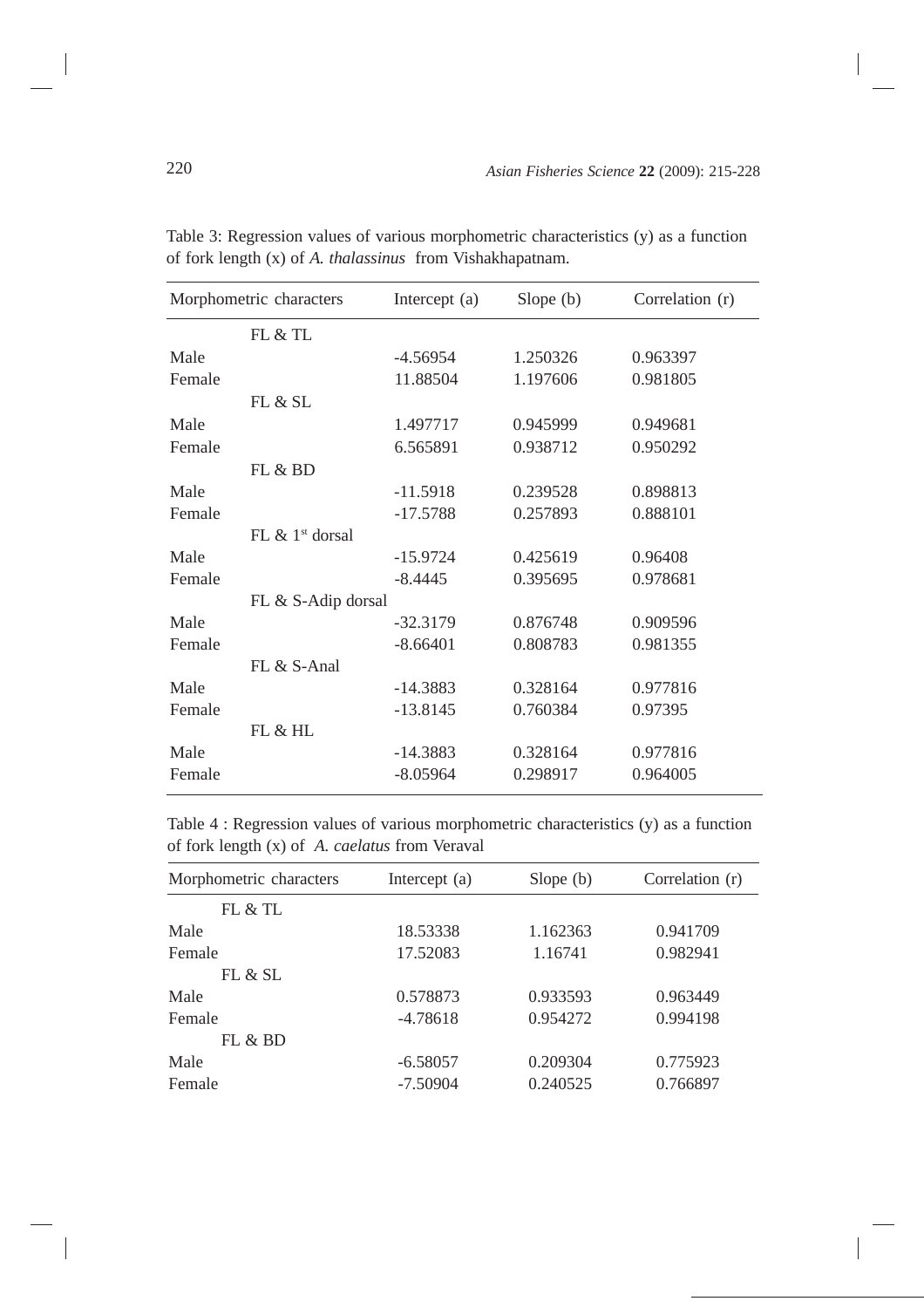| FL & 1st dorsal    |            |          |          |
|--------------------|------------|----------|----------|
| Male               | $-1.03687$ | 0.383765 | 0.917905 |
| Female             | $-0.10264$ | 0.373024 | 0.961651 |
| FL & S-Adip dorsal |            |          |          |
| Male               | $-11.4181$ | 0.811    | 0.864395 |
| Female             | 2.434603   | 0.786603 | 0.976357 |
| $FL & S- Anal$     |            |          |          |
| Male               | $-11.5441$ | 0.768917 | 0.939591 |
| Female             | 1.961395   | 0.729802 | 0.984708 |
| FL & HL            |            |          |          |
| Male               | $-6.13429$ | 0.310688 | 0.90844  |
| Female             | 2.72218    | 0.269265 | 0.95939  |
|                    |            |          |          |

Among all the characters compared with fork length for *A. caelatus,* TL and SL showed maximum increase while BD showed least change, as indicated by the steepness and flatness of the lines at both Mumbai and Veraval. (Figs.1-4).



Figure 1. Regressions of different characters on fork length of *A. caelatus* male from Mumbai.



Figure 3. Regressions of different characters on fork length of *A. caelatus* male from Veraval.

Figure 2. Regressions of different characters on fork length of *A. caelatus* female from Mumbai.



Figure 4. Regressions of different characters on fork length of *A. caelatus* female from Veraval.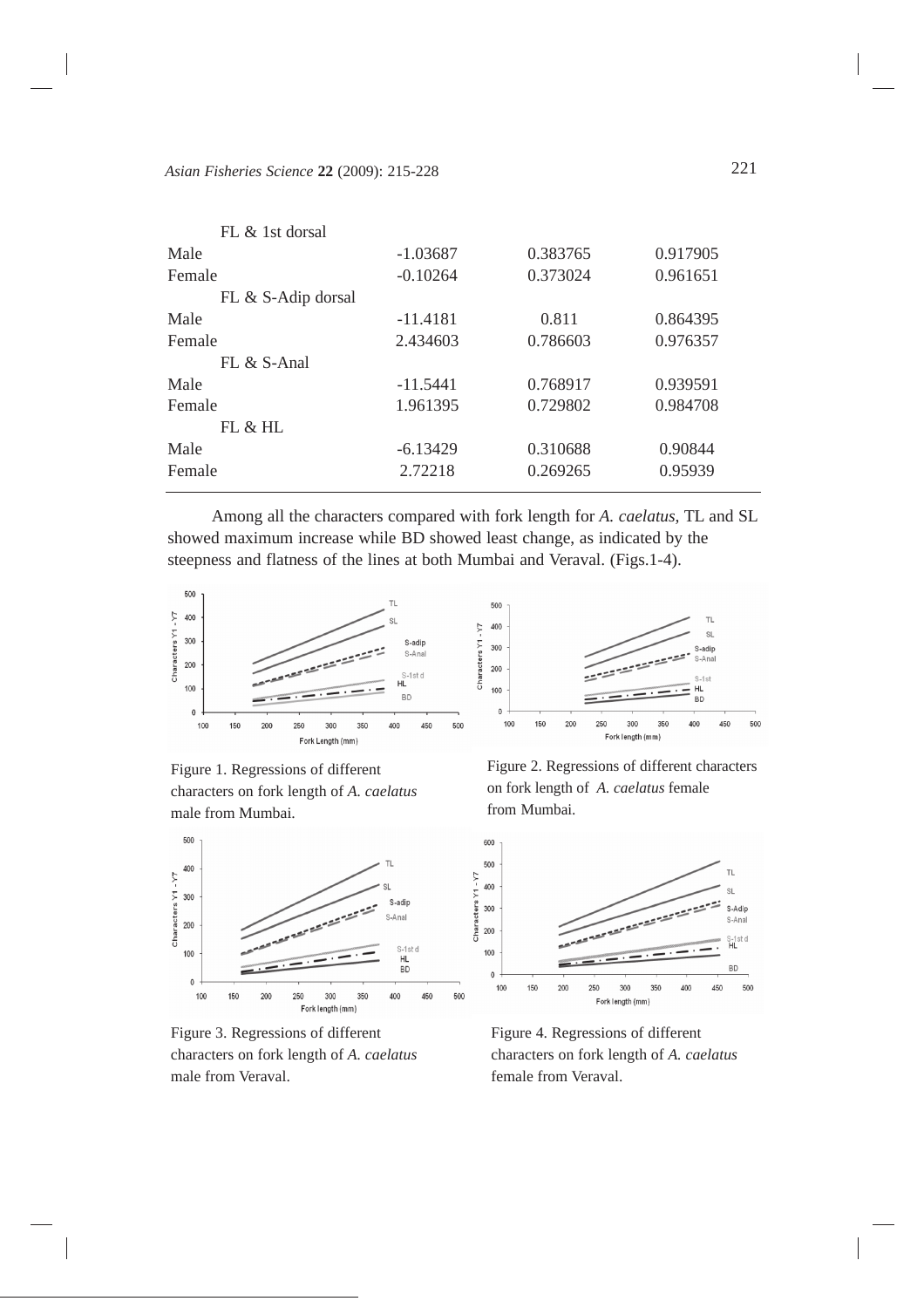

Similarly, for *A. thalassinus,* TL and SL showed maximum increase while BD showed least change at both Vishakhapatnam and Veraval (Figs.5-8).

Figure 5. Regressions of different characters on fork length of *A. thalassinus* male from Vishakhapatnam



Figure 7. Regressions of different characters on fork length of *A. thalassinus* male from Veraval.



RF

450 50



Figure 8. Regressions of different characters on fork length of *A. thalassinus* female from Veraval.

Among all the relationships, BD showed least variation in all locations for both species.

#### *Comparison between sexes*

Comparison of regressions of the characters between males and females showed significant differences in four out of seven characters, *viz,* TL, SL, S-1d and S-Ad at Mumbai and S-1d, S-Ad, S-A and HL at Veraval, in *A. caelatus,* out of which highly significant differences existed at 1% level in two characters for male and female samples from Mumbai and three characters for male and female samples from Veraval (Table 5).These differences were more distinct for *A. thalassinus*, where except for BD and S-1d at Vishakhapatnam and for BD at Veraval (which did not show any difference), regressions of all other characters differed highly at 1% level at both locations (Table 6).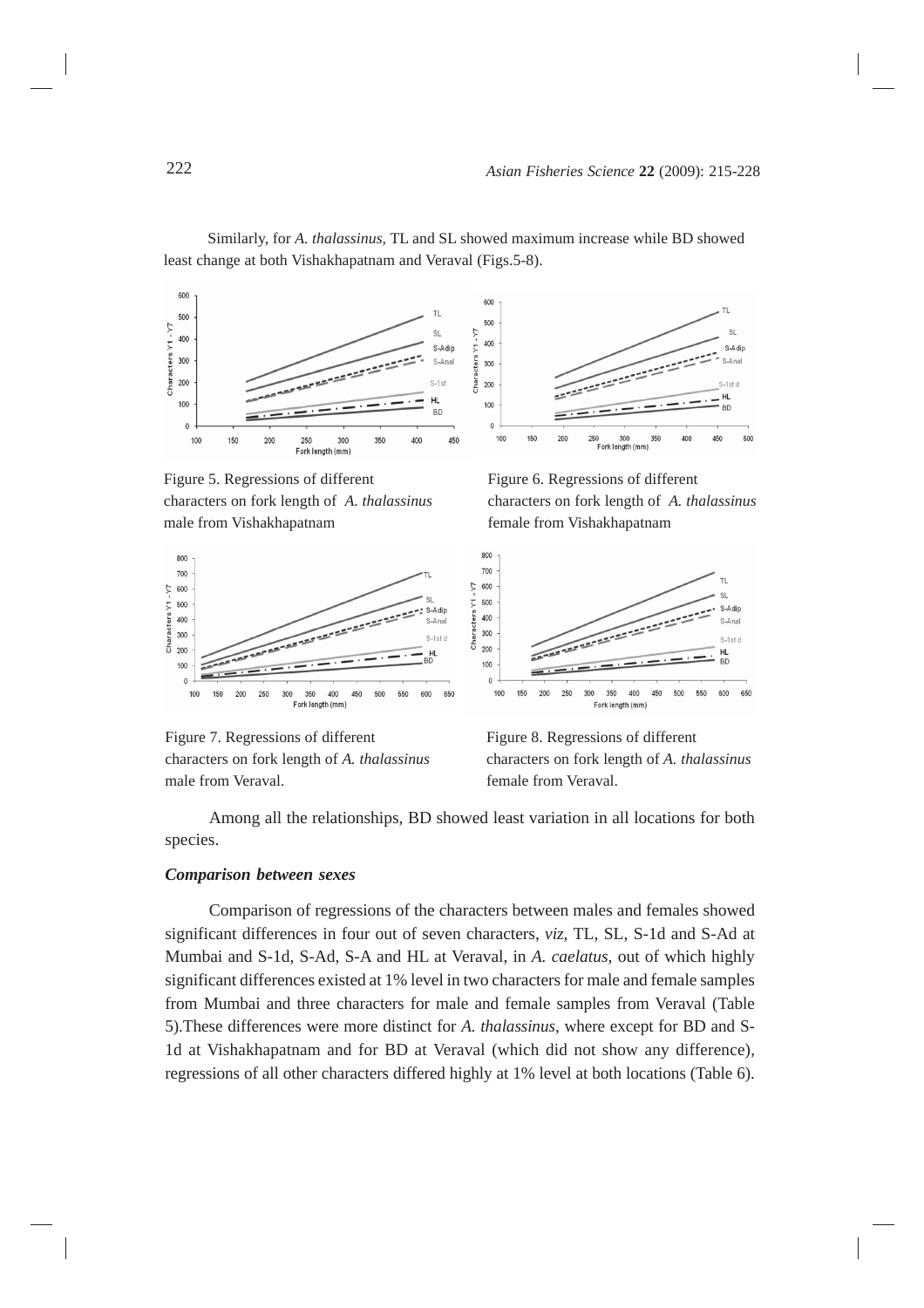| Details of comparisons | FL &      | FL &      | F1 &      | FL &      | FL &      | FL &      | FL &      |
|------------------------|-----------|-----------|-----------|-----------|-----------|-----------|-----------|
|                        | TL        | SL.       | <b>BD</b> | $S-1d$    | S-Ad      | S-A       | HL        |
| (between sexes)        |           |           |           |           |           |           |           |
| Mumbai male & Mumbai   | $**$      | $\ast$    | <b>NS</b> | $**$      | $\ast$    | <b>NS</b> | <b>NS</b> |
| female                 | (9)       | (6.9)     | (3.1)     | (17)      | (6.5)     | (2.4)     | (0.04)    |
| Veraval male & Veraval | <b>NS</b> | <b>NS</b> | <b>NS</b> | **        | *         | **        | ∗         |
| female                 | (2.9)     | (2.7)     | (3.9)     | (8.8)     | (5.3)     | (10.2)    | (14.8)    |
| (within sexes)         |           |           |           |           |           |           |           |
| Mumbai male & Veraval  | <b>NS</b> | <b>NS</b> | <b>NS</b> | <b>NS</b> | <b>NS</b> | **        | $\ast$    |
| male                   | (0.5)     | (0.1)     | (2.5)     | (0.13)    | (1.4)     | (5.2)     | (13.3)    |
| Mumbai female &        | <b>NS</b> | <b>NS</b> | <b>NS</b> | *         | **        | <b>NS</b> | <b>NS</b> |
| Veraval female         | (3.5)     | (1.1)     | (2.4)     | (6)       | (12.3)    | (1.8)     | (2.4)     |
| (between localities)   |           |           |           |           |           |           |           |
| Malefemale Mumbai &    | <b>NS</b> | <b>NS</b> | <b>NS</b> | *         | $**$      | $**$      | $**$      |
| Malefemale Veraval     | (3.8)     | (0.08)    | (1.76)    | (6.5)     | (8.4)     | (9.8)     | 16.4      |
|                        |           |           |           |           |           |           |           |

Table 5: Summary of results of analysis of covariance in respect of regressions of morphometric measurements of *A. caelatus* from Mumbai and Veraval.

Table 6. Summary of results of analysis of covariance in respect of regressions of morphometric measurements of *A. thalassinus* from Vishakhapatnam and Veraval.

| Details of comparisons | FL $\&$ | FL &      | FL &      | FL &      | FL $\&$ | FL &   | FL &   |
|------------------------|---------|-----------|-----------|-----------|---------|--------|--------|
|                        | TL      | <b>SL</b> | <b>BD</b> | $S-1d$    | S-Ad    | $S-A$  | HL     |
| (between sexes)        |         |           |           |           |         |        |        |
| Visag male $\&$        | $**$    | $***$     | <b>NS</b> | <b>NS</b> | $***$   | **     | $**$   |
| Visag female           | (21.4)  | (8.7)     | (0.2)     | (4.4)     | (10.3)  | (31)   | (54)   |
| Veraval male &         | $***$   | $**$      | <b>NS</b> | **        | $**$    | **     | $**$   |
| Veraval female         | (13.9)  | (13.8)    | (2)       | (13.9)    | (10)    | (22.2) | (24.3) |
| (within sexes)         |         |           |           |           |         |        |        |
| Visag male &           | $***$   | <b>NS</b> | $**$      | $***$     | ∗       | ∗      | $***$  |
| Veraval male           | (12)    | (4.9)     | (13.1)    | (14.8)    | (7.9)   | (6.2)  | (8.5)  |
| Visag female $\&$      | $**$    | $\ast$    | $**$      | $***$     | $**$    | $**$   | $**$   |
| Veraval female         | (17.8)  | (7.1)     | (10.3)    | (12.4)    | (17)    | (25)   | (27)   |
| (between localities)   |         |           |           |           |         |        |        |
| Malefemale Visag $\&$  | $***$   | *         | $**$      | $***$     | $**$    | $**$   | $**$   |
| Malefemale Veraval     | (18)    | (8)       | (12.2)    | (25.3)    | (10.5)  | (10.4) | (15.1) |

Significant at 5% level but not at 1% level.

\*\* Significant at 1% level (Highly significant).

NS Not significant.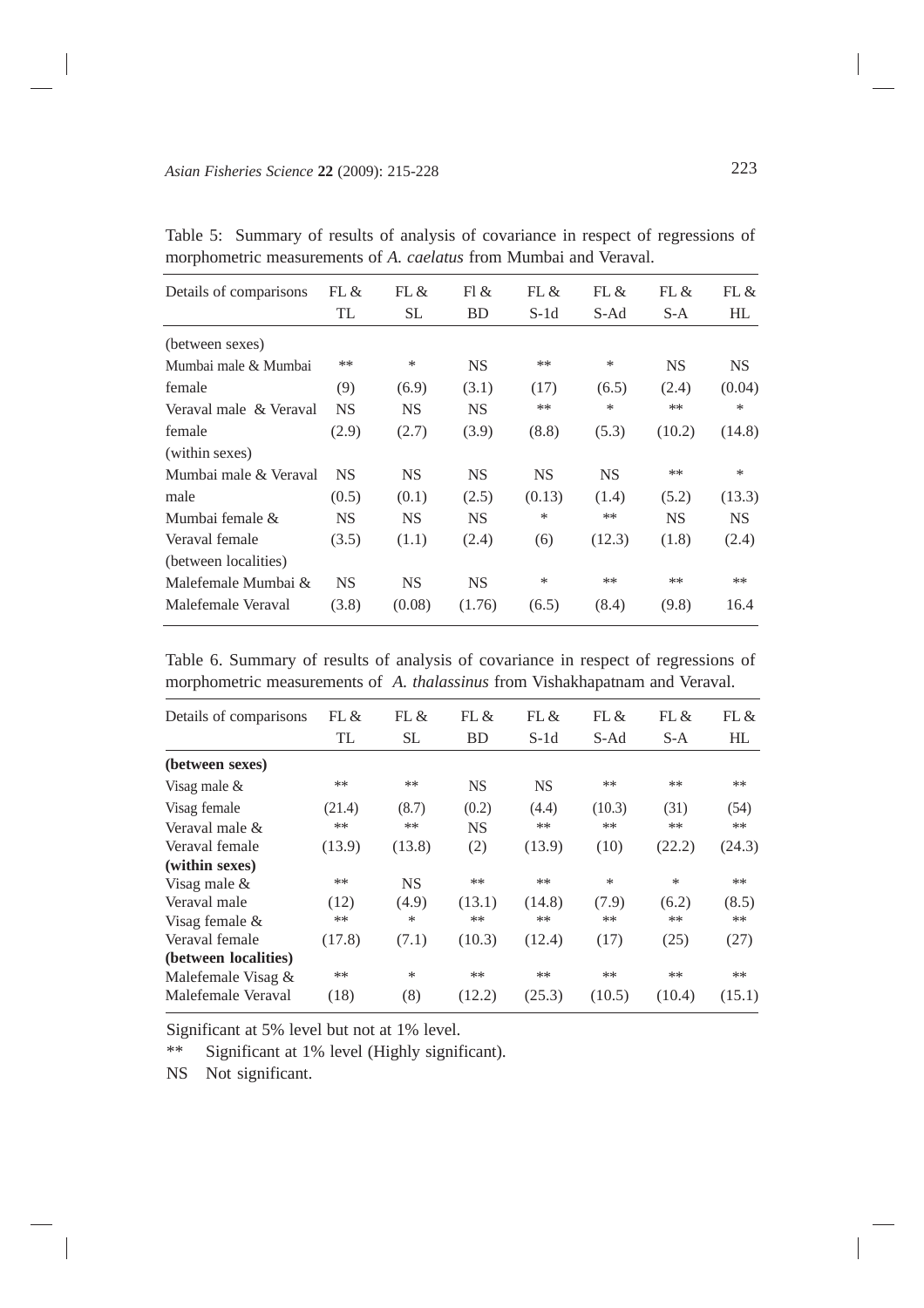#### *Comparison within sexes*

In *A. caelatus,* significant difference at 1% level was observed between males from Mumbai and Veraval for the character, HL only. Similarly, females from the two locations showed significant differences at 5% and 1% for two characters, S-1d and S-Ad (Table 5). However, in case of *A. thalassinus* males, all the characters except SL from Vishakhapatnam and Veraval, show significant differences. In females, all the seven characters showed highly significant differences (Table 6).

#### *Comparison between localities*

 In *A. caelatus,* the character, S-1d differed significantly at 5% and the characters, S-Ad, S-A and HL showed highly significant differences at 1% when compared between localities without segregating sexes (Table 5). Comparison of samples of *A. thalassinus* without segregation of the sexes with respect to localities, showed significant differences in all seven characters out of which all six characters besides SL showed highly significant differences at 1% (Table 6).

### *Length-weight relationship*

The extent of association between length and weight, separately for the males and the females, was assessed from the coefficient of correlation (r).

For *A. caelatus* from Mumbai, the r for males was 0.979559 and for females 0.911744, indicating a fairly close relationship.

Log W= -5.42954 + 3.173407 Log L (male); Log W= -5.84139 + 3.335444 Log L (female)

The equations when subjected to ANOCOVA [\(Snedecor, 1967\)](#page-12-0) revealed that there was no significant difference between the sexes in Mumbai. So a common equation for length-weight relationship was obtained for both sexes as follows:

Log W =  $-5.6042 + 3.243076$  Log L (r = 95291).

The coefficient of correlation r value for males and females of *A. caelatus* from Veraval were 0.980365 and 0.964624, indicating a close relationship.

Log W= -5.28943 + 3.114438 Log L (male); Log W= -5.26077 + 3.0985 Log L (female)

No significant difference existed between the LW relationships between the sexes. Hence, a LW relationship common to both the sexes of *A. caelatus* from Veraval obtained is as follows:

Log W =  $-5.25377 + 3.09831$  Log L (r = 975685).

No significant difference was found when length-weight relationships for the sexes of *A. caelatus* were combined for the two locations. Hence, a common length-weight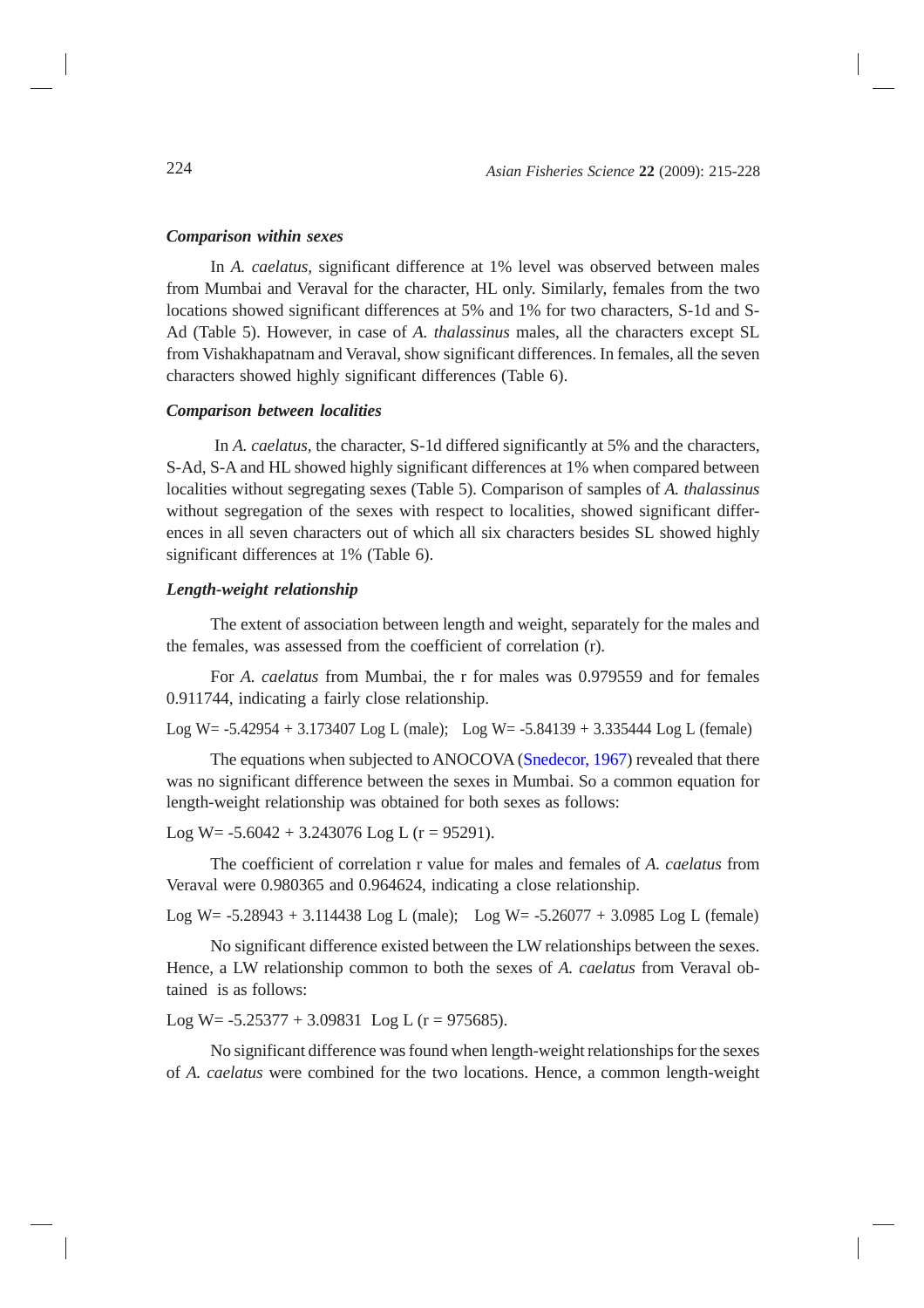relationship formula with respect to sexes and locations was fitted: Log W=  $-5.41295 +$ 3.164498 Log L (r = 96769). (Figure 9)

In case of *A. thalassinus* from Vishakhapatnam, the r for males was 0.955902 and for females 0.98632, which were close to 1, indicating a close relationship However, significant difference existed between the sexes. Therefore, length weight equations were obtained separately for the sexes as:

Log W =  $-6.76303 + 3.625556$  Log L (male) (Figure 10)

Log W =  $-7.63788 + 3.965118$  Log L (female) (Fig. 11)

For *A. thalassinus* from Veraval, the coefficient of correlation (r) for males was 0.952813 and for females 0.747487, indicating a possible variation in the relationship. Highly significant differences between the sexes and locations existed for the species. Therefore, separate LW equations were obtained for the sexes as:

Log W= -5.12893 + 3.029225 Log L (male) (Fig. 12)

Log W =  $-5.10804 + 3.04644$  Log L (female) (Fig. 13)



Figure 9. Length weight relationship of *A. caelatus*



Figure 11. Length weight relationship of *A. thalassinus* female from Vishakhapatnam

Figure 10. Length weight relationship of *A. thalassinus* male from Visakhapatnam.



Fig 12: Length weight relationship of *A. thalassinus* male from Veraval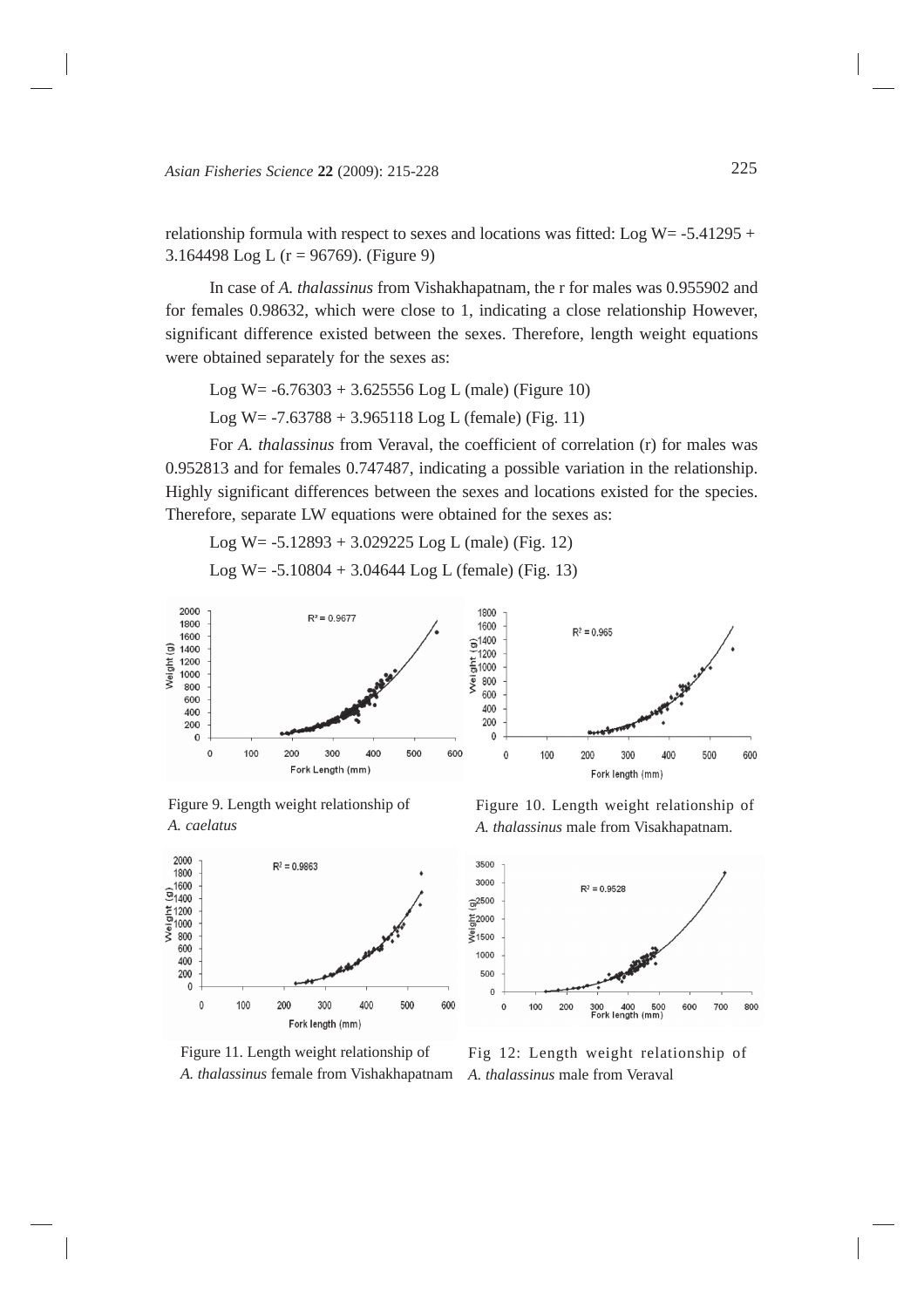



# **Discussion**

The results obtained for morphometric measurements in the present study are comparable with those of earlier workers [\(Day 1878; Bal and Rao 1984; FAO/SIDP](#page-12-0) [2000\)](#page-12-0). Among all the relationships, body depth showed variation at all locations in both catfishes, probably due to the variations in the degree of fullness of stomach, as comparable with the inference by [Jaiswar and Devaraj \(1989\)](#page-12-0) in *Megalaspis cordyla*.

Identification of different stocks of a given species presents some problems. Firstly, fishing is largely confined to coastal and territorial waters and samples are not available from different localities in the area over which a stock may be distributed. Secondly, tagging experiments do not guarantee the recapture of tagged fish for further research. Thirdly, the terms, stocks, races and demes have been indiscriminately used, although as pointed out by [Dutt \(1962\)](#page-12-0), the terms refer to distinct kinds of biological units [\(Dutt](#page-12-0) [and Rao 1981\).](#page-12-0)

It has been observed by De Sylva et. al. [\(1956\), Berdegue \(1958\), Prasad \(1958\),](#page-12-0) [Royce \(1964\)](#page-12-0) that populations resemble each other more if the distribution is closer to one another and differ more if distance becomes greater, as a consequence of geographical isolation resulting from dissimilarity in ecological and environmental conditions. The same has been recorded by [Tandon \(1964\)](#page-12-0) an[d Rao \(1982\)](#page-12-0) in case of *Selaroides leptolepis* (Cuvier and Valenciennes) and *Saurida tumbil* (Bloch) from Indian waters. The present study on the two Indian catfishes, also shows this trend, as can be seen from the closer resemblance between Mumbai and Veraval samples of the engraved catfish (four out of seven characters do not show any significant difference even at 1% level) than those between Vishakhapatnam and Veraval samples of the giant catfish (all the characters differ from each other significantly out of which six characters show highly significant differences).

In catfishes, differences in length and weight between the sexes may arise out of the fact that during spawning season (which may differ by locations and coastlines), a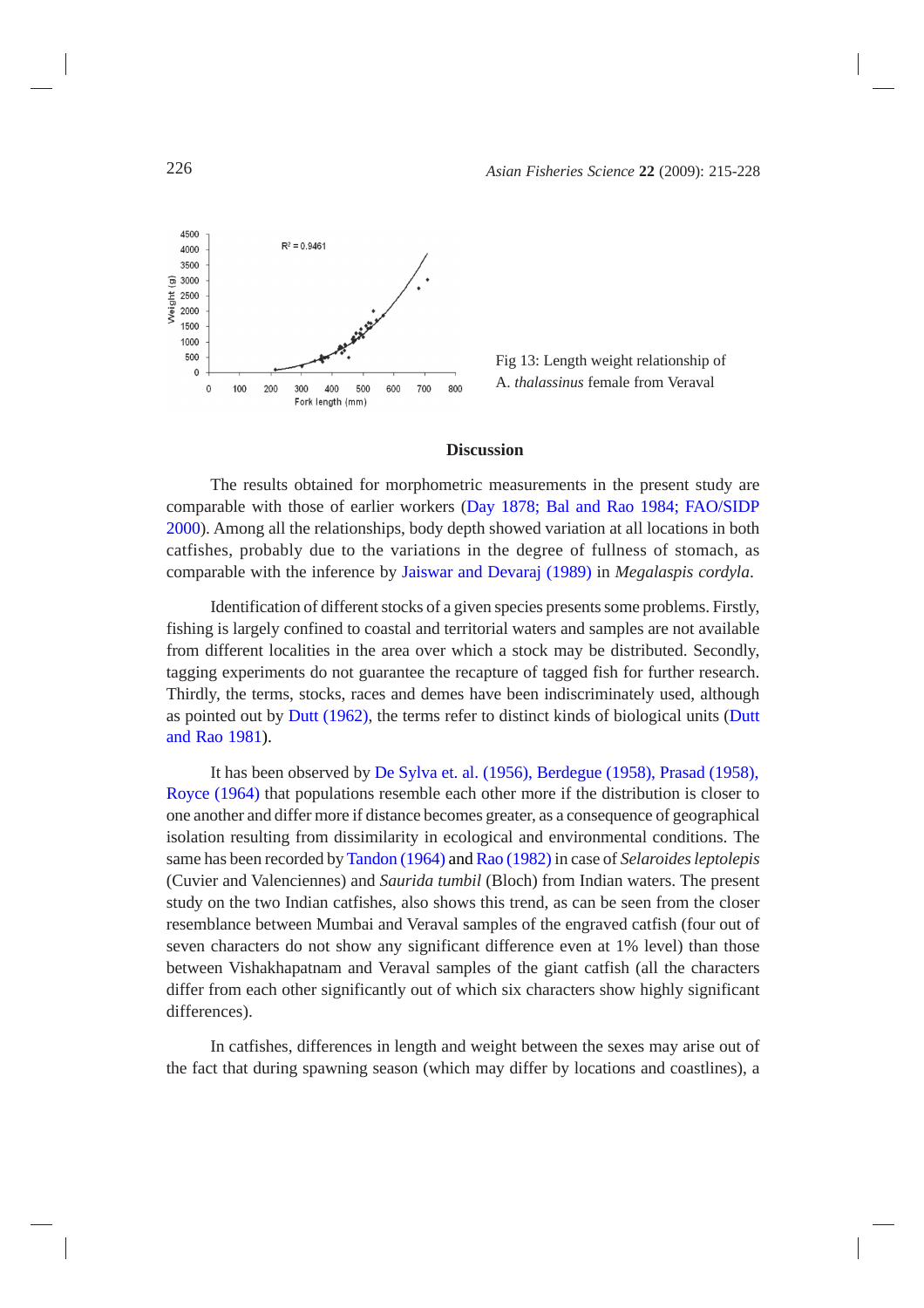<span id="page-12-0"></span>large number of starving, gestating males are available. In case of the giant catfish, sexual dimorphism also exists, resulting in significant differences in regressions of morphometric characters and length –weight relationship in the two sexes, at both locations from east and west coasts respectively.

#### **Conclusion**

The studies on comparison of morphometric characters and length-weight relationship of the engraved and giant catfishes from two sets of locations help to conclude that populations of the giant catfish, *A. thalassinus* from Vishakhapatnam on the east coast and Veraval on the west coast of India may belong to separate stocks. Morphometic studies need to be supplemented by studies at the genetic level so as to confirm whether the populations belong to different races or demes.

#### **Acknowledgement**

The authors are thankful to Dr. Mohan Joseph Modayil, Director, CMFRI for providing requisite facilities, Dr. V. D. Deshmukh, Principal Scientist and Scientist-In-Charge, Mumbai Research Centre of CMFRI for suggestions and critical evaluation of the manuscript, Mr. Thakurdas and Mr. H. K. Dhokia, Technical Assistants, Mumbai and Veraval for help during sampling and Dr. M. Vijayan, Research Associate (DOD), CMFRI, Kochi for help in measurements on board Sagar Sampada.

#### **References**

- Appa Rao, T. 1966. On some aspects of biology of *Lactarius lactarius* (Schn). Indian Journal of Fisheries 13:334-349. Bal, D.V. and K. V. Rao 1984. Marine Fisheries of India: Tata Mc-Graw Hill Publishing Company Limited, New Delhi, 212pp.
- Berdegue, J. A. 1958. Biometric comparison of the anchoveta, Cetengraulis mysticetus (Gunther), from ten localities of the Eastern Tropical Pacific Ocean. Inter-American Tropical Tuna Commission Bulletin 3:1-53.
- Chakraborty, S. K., V. D. Deshmukh, M.Z. Khan, Kuber Vidyasagar and S.G. Raje. 1997. Estimates of growth, mortality, recruitment pattern and maximum sustainable yield of important fishery resources of Maharashtra coast. Indian Journal of Marine Science 26: 53-56.
- Day, F. 1878. The fishes of India. Vol. 1.2, Reprinted 1958. William Dawson and Sons Ltd. London.pp. 210-215.
- De Sylva, D. P. H. B. Stearns and D. C. Tabb. 1956. Populations of the black mullet (*Mugil cephalus* L.). Florida State Board Cons Techical Series 19: 1-45.
- Dutt, S. 1962. Populations and races in fishes. Proc. First All-India Congress Zoology (1959), pt. III, 3-7.
- Dutt, S and B. V. Seshagiri Rao. 1981. Biometric comparison of samples of the clupeid fish, *Escualosa thoracata* (Val. 1847) from two localities. Matsya 7:50-63.
- Dwivedi S. N. and M. R. Menezes. 1974. A note on morphometry and ecology of *Brachiunius orientalis* (Bloch & Schenider) in the estuary of Goa. Geobios 1: 80-83.
- FAO /SIDP 2000. Species Identification Sheet : *Arius caelatus. Arius thalassinus*. Fisheries global information system (FIGIS), Food and Agricultural Organization of the United Nations, Rome.
- Fisher, R. A. and Frank Yates. 1963. Statistical Tables for Biological, Agricultural and Medical Research. Sixth Edi. Oliver & Boyd, Longman Group Ltd. U. K. 53,55 pp.